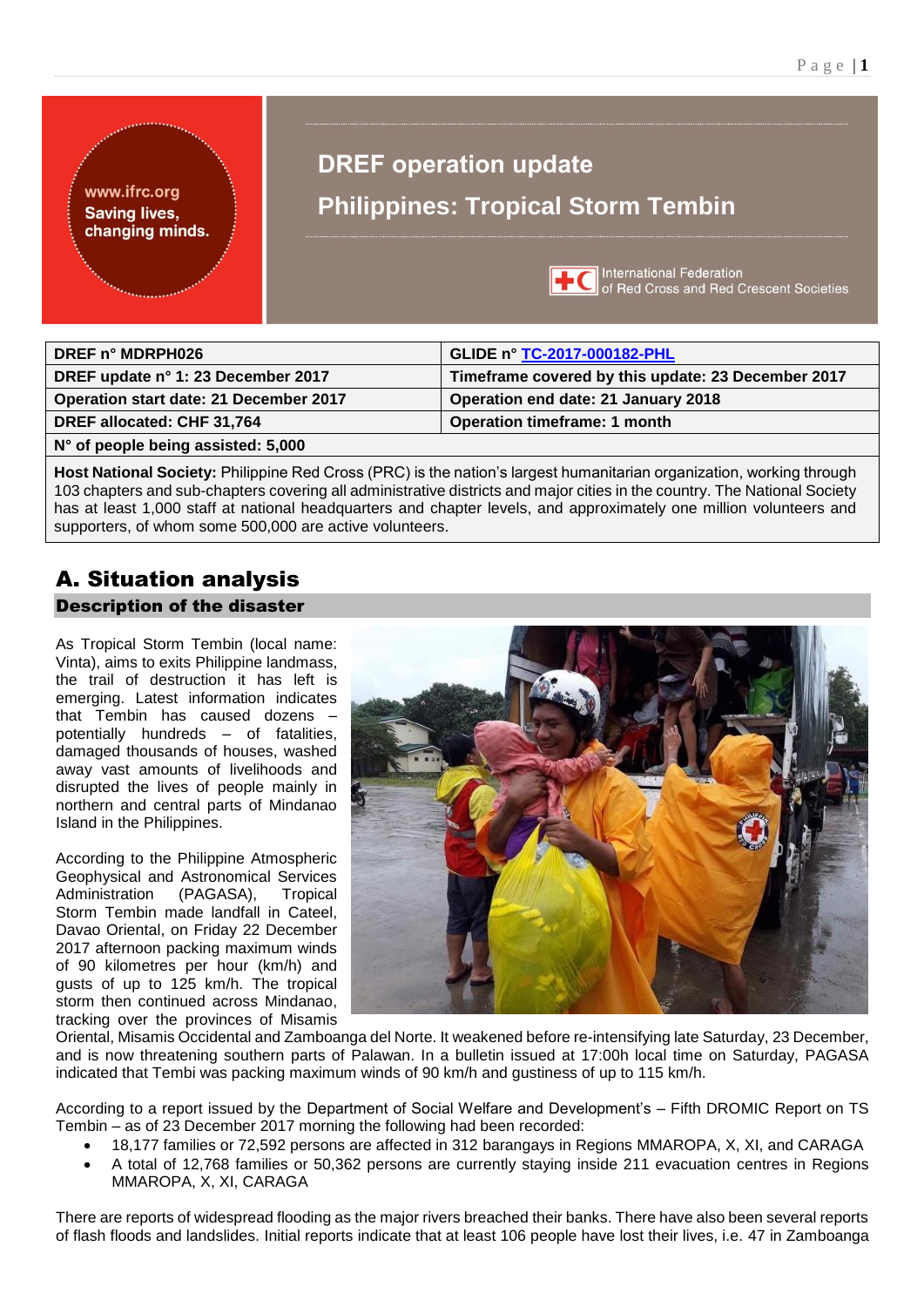del Norte, 36 in Lanao del Norte, 18 in Lanao del Sur, and 5 in Bukidnon. Dozen are missing, with the number of fatalities likely to increase. Confirmed numbers are expected in the coming days as the public authorities verify information being received from the affected provinces.

Government agencies and local responders – including from the Philippine Red Cross (PRC) – are currently undertaking search and rescue operations. Photos shared by rescuers on social media show rampaging, mud-brown floodwaters sweeping down a highway in Lanao del Sur province, engulfing houses and a van, and people seeking refuge on the upper floors of their homes. There are reports of widespread flooding in Cagayan de Oro, one of Mindanao's largest cities, as well as in Zamboanga City. In Davao City, hundreds of families were evacuated their homes on Friday 22 December night as a major Bankerohan river overflowed, flooding several barangays affecting some 31,000 families.

The situation continues to evolve and more information should emerge in the coming days. What remains clear is that there is a need for a substantial humanitarian response to help meet the immediate needs of affected communities. Already, some of the affected provinces have been placed under a state of calamity, mainly to allow local government units to utilize budget allocations for immediate response.

# Summary of current response

# **Overview of Host National Society**

PRC has fully mobilized its chapters in the affected areas and had been monitoring the two weather systems since they were spotted as low-pressure areas within the PAR through an Operations Centre which functions 24/7. As part of its standard operating procedures, all chapters Mindanao were alerted to prepare for preventative evacuations. The National Headquarters (NHQ) of PRC and chapters are closely coordinating with the national, municipal, city, provincial and regional disaster risk reduction and management offices (DRRMOs). PRC is also participating in meetings of the National Disaster Risk Reduction and Management Council (NDRRMC) to ensure a coordinated response.

Prior to landfall, PRC were supporting the early warning and pre-emptive evacuation of families in risky areas. Supporting families with welfare services including serving hot meals to at least 1,255 people, restoring family links (RFL) and providing psychosocial support (PSS) to more than 850 people. Currently, PRC is prioritizing search and rescue activities as well as maintaining support to those evacuated.

PRC have mobilized Response Teams such as Red Cross 143 volunteers and Red Cross Action Teams (RCAT) 143 for local response and National Disaster Response Teams (NDRTs) including the Emergency Response Unit for Water Search and Rescue and Ambulance Medical Team are on standby. So far, 21 volunteers and 30 staff members have been mobilized for the response.

The National Society has three WASH hubs in Mindanao – Davao City, Iligan and General Santos – with capacity for treatment storage and transporting were put on standby. It also has regional warehouses which were activated for possible logistical and relief support. It is in this context that PRC dispatched from Cebu regional warehouse to Mindanao a standard set of non-food items sufficient to meet the needs of 1,000 families.

Based on the initial readiness plan of PRC, IFRC approved a pre-crisis disaster relief emergency fund (DREF) request of CHF 31,764 on 22 December 2017. The allocation has enabled PRC to mobilize relief supplies other capacity for preparedness as well as to deploy teams for immediate assessments. Based on the information obtained so far and the evolving situation, additional assistance will most likely be requested through the IFRC international disaster response mechanisms, including a top-up DREF request.

# **Overview of Red Cross Red Crescent Movement in country**

The PRC works with the IFRC and the International Committee of the Red Cross (ICRC) and 12 Partner National Societies in-country, i.e. American Red Cross, Australian Red Cross, British Red Cross, Canadian Red Cross, Finnish Red Cross, German Red Cross, Japanese Red Cross Society, The Netherlands Red Cross, Norwegian Red Cross, Spanish Red Cross, Swiss Red Cross and Qatar Red Crescent Society.

# **Movement Coordination**

The IFRC Country Office is supporting PRC in disseminating updates to Movement partners with in-country presence and coordinating with the Asia Pacific Regional Office (APRO) in Kuala Lumpur in accordance with the IFRC Secretariat's Standard Operating Procedures. The Country Office is also in close contact with ICRC on any securityrelated considerations.

# **Overview of non-RCRC actors in country**

# *Coordinating with the authorities*

As auxiliary to the public authorities, PRC maintains a strong relationship with government bodies through participation or collaboration with (i) the National Disaster Risk Reduction and Management Council (NDRRMC); (ii) the provincial,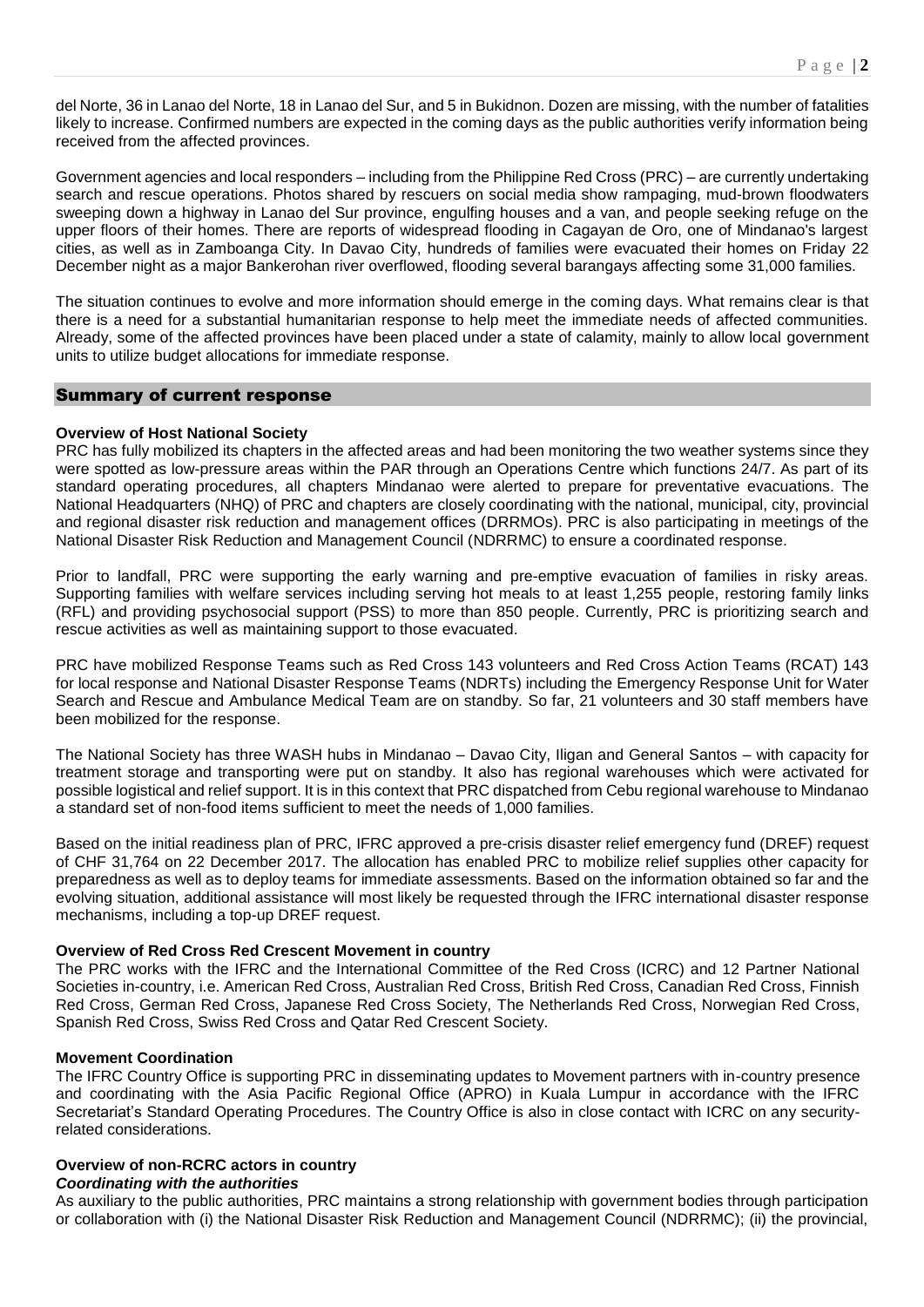municipal and barangay (village) disaster risk reduction and management councils; and (iii) the local government units defined in the Disaster Risk Reduction and Management Act from 2010.

PRC participates in NDRRMC meetings and coordinates with the Department of Social Welfare and Development (DSWD), and Department of Health, and the NDRRMC at provincial, municipal and barangay levels. PRC has assigned dedicated personnel who continue to represent the National Society in NDRRMC meetings. PRC is also participating in the NDRRMC Pre-Disaster Risk Analysis (PDRA) meetings and preparedness planning meetings.

# *Inter-agency coordination*

At country level, PRC and IFRC consistently participate in meetings of the Humanitarian Country Team (HCT) held both during disasters and non-emergency times. PRC and IFRC are involved in relevant government-led cluster information sharing, planning, and analysis at all levels while IFRC supports PRC coordination efforts through representation in other relevant clusters as required.

# Needs analysis and scenario planning

At the moment, detailed assessments have not started as focus is on saving lives – through search and rescue operations – while some of the most affected areas remain inaccessible. However, PRC Chapters, bolstered by RCAT and NDRT's, have identified that the National Society will certainly mount immediate interventions to meet the immediate humanitarian needs of affected communities. The analysis is based on vast previous experience in the affected areas as well as on secondary data reviewed thus far. This includes experience from previous disasters such as Tropical Storm Washi in 2011 and Tropical Typhoon Bopha in 2012.

Detailed assessments will be conducted in the coming days, and will serve as the basis for further adjustments to the strategy and budget in the coming weeks. As the situation continues to evolve, the overall impact of the tropical storm will be determined upon completion of assessments.

Currently PRC chapter reports that the hardest hit areas have suffered considerable damages because of floods due to river banks over flow and flash floods and landslides in the mountainous areas. Chapters have requested national headquarter financial support for the roll-out of search and rescue and provision of immediate support for families in evacuation centres. They have also requested support to provide food, non-food items, emergency shelter materials, and water and hygiene items as well as multipurpose cash grants in areas where markets are likely to resume functioning within the short-term. Inside evacuation centres, food and other welfare services will also be necessary.

# **Beneficiary selection**

PRC will ensure that interventions are aligned with its own as well as IFRC's commitment to take into account gender and diversity, for example by targeting women-headed households, pregnant or lactating women, and men and boys made vulnerable by the disaster, families that have not received any or sufficient assistance from the government or other organizations, those belonging to the socially vulnerable households, and those who lack relevant resources to cope with basic humanitarian needs on their own. These groups will be considered according to level of impact.

# **Feasibility and delivery capacity**

Given the scale of Tropical Storm Tembin, PRC will most likely require support of its Movement partners to meet the humanitarian needs. Specific support required from partners will be detailed in the subsequent updates and/or other IFRC international disaster response mechanisms, such as an Emergency Appeal.

# B. Operational strategy and plan

# **Overall objective**

To support PRC and the IFRC system to respond to immediate needs caused by Tropical Storm Tembin.

# **Overall Operational objective:**

This operation will enable PRC to provide non-food items, safe drinking water, psychosocial support, and multipurpose cash grants to the most vulnerable affected families. Since there are adequate relief supplies – which are being released from the warehouse – this DREF will replenish the released items.

The geographical coverage, by municipality, will be provided later based on assessment recommendations and as more information becomes available.

# **Operation Risk Assessment**

Some of the areas likely to be affected by the tropical storm are known to have presence of armed non-State actors (ANSAs) and as such of significant security concern. Given the context, there will be a need to coordinate possible interventions with all Movement components – PRC, ICRC and IFRC – and to ensure compliance with security protocols.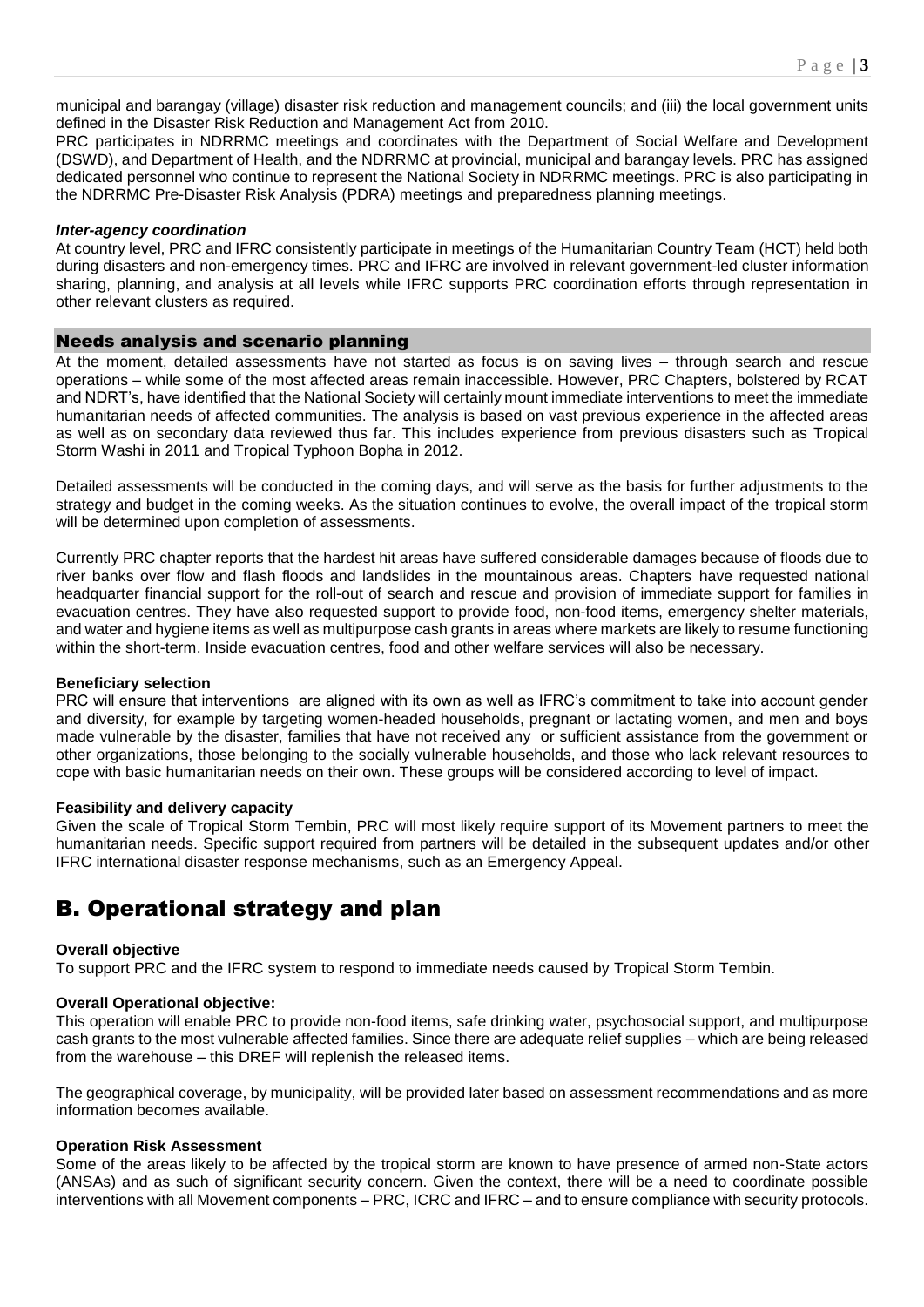P a g e | **4**

# Operational support services

# **Human resources**

Activities underway so far are being implemented by the PRC Chapters utilizing existing staff and Red Cross 143 volunteers, Red Cross Action Teams and NDRT from other Chapters. It is envisioned that in the scaled-up response to be launched in the coming days, additional – new – personnel may be engaged. Regional disaster response team (RDRT) member(s) will also be deployed to support specific aspects of the operation as per PRC's request.

impacted on ocular surveys before teams are deployed for assessments and immediate assistance.

# **Gender and diversity**

In this operation, PRC will ensure that all interventions will be aligned t[o IFRC Minimum standard commitments to gender](http://www.ifrc.org/Global/Documents/Secretariat/201412/IFRC%20Strategic%20Framework%20on%20Gender%20and%20Diversity%20Issues-English.pdf)  [and diversity](http://www.ifrc.org/Global/Documents/Secretariat/201412/IFRC%20Strategic%20Framework%20on%20Gender%20and%20Diversity%20Issues-English.pdf) in emergency programming. *See also beneficiary selection section.*

# **Logistics and supply chain**

Logistics activities aim to effectively manage the supply chain, including procurement, customs clearance, fleet, storage and transport to distribution sites in accordance with the operation's requirements and aligned to IFRC's logistics standards, processes and procedures. The strong capacity of PRC logistics built over the last years and an experienced IFRC in-country logistics team is enough to support the current operation with managing logistics support needs.

Any local procurement that might be required for this operation support will be done by the IFRC Country Office's logistics team in close cooperation with the PRC. PRC will initiate distribution of relief items from existing preparedness stocks to meet the immediate needs. All in-country transportation of relief items will be carried out utilizing PRC existing fleet as well as hiring of additional trucks.

The process of replenishing items released from preparedness stocks will detailed in subsequent updates. The IFRC in-country logistics team and the Regional Logistics Unit (RLU) in Kuala Lumpur will extend technical support to PRC and IFRC country office as needed.

# **Information technology and telecommunications**

The DREF allocation will cover costs of mobile phone credit and Internet cards for the chapters involved. PRC will ensure that staff and volunteers involved in the operation can be reachable via mobile phones where necessary satellite is available. The Chapters will have sufficient computer software and hardware capacity and support for the operational requirements.

# **Communications**

The PRC communications team is ensuring that the PRC response efforts are effectively communicated amongst its key public audiences. PRC staff and volunteers across the country are actively contributing to institutional communications through their own social media networks. A composite team of PRC and IFRC communications officers will work together to generate high quality photos, video clips, and news stories for use across IFRC and PRC multimedia platforms. A mobile messaging group (via Facebook Messenger) will be set up between PRC's operations centre, DMS, deployed assessment teams, PRC and IFRC communications focal persons to share real-time information and data from responders on the ground and vice verses.

# **Community engagement and accountability**

The provision of information and two-way engagement with the affected population will be a key part of the response design and implementation. Beneficiary communication components and mechanisms will be incorporated across the various programme sectors. Chapters have in place measures that ensure activities are managed and adjusted according to the expectations, needs and concerns of affected communities.

# **Planning, monitoring, evaluation, and reporting (PMER)**

Reporting on the operation will be carried out in accordance with the IFRC reporting standards. Regular updates will be issued during the operation's timeframe with a final report issued within three months

of the end of the operation. The operation team will have technical PMER capacity and additional technical support is provided through IFRC PMER team in Kuala Lumpur. The operation monitoring teams will make field visits on needs basis. This will help identify and, where possible and necessary, resolve any issues. Necessary tools and templates for regular data collection and reporting will be adopted from existing PMER resources.

# **Administration and Finance**

The IFRC provides the necessary operational support for review, validation of budgets, bank transfers, and technical assistance to National Societies on procedures for justification of expenditures, including the review and validation of invoices. PRC is accustomed to these financial procedures.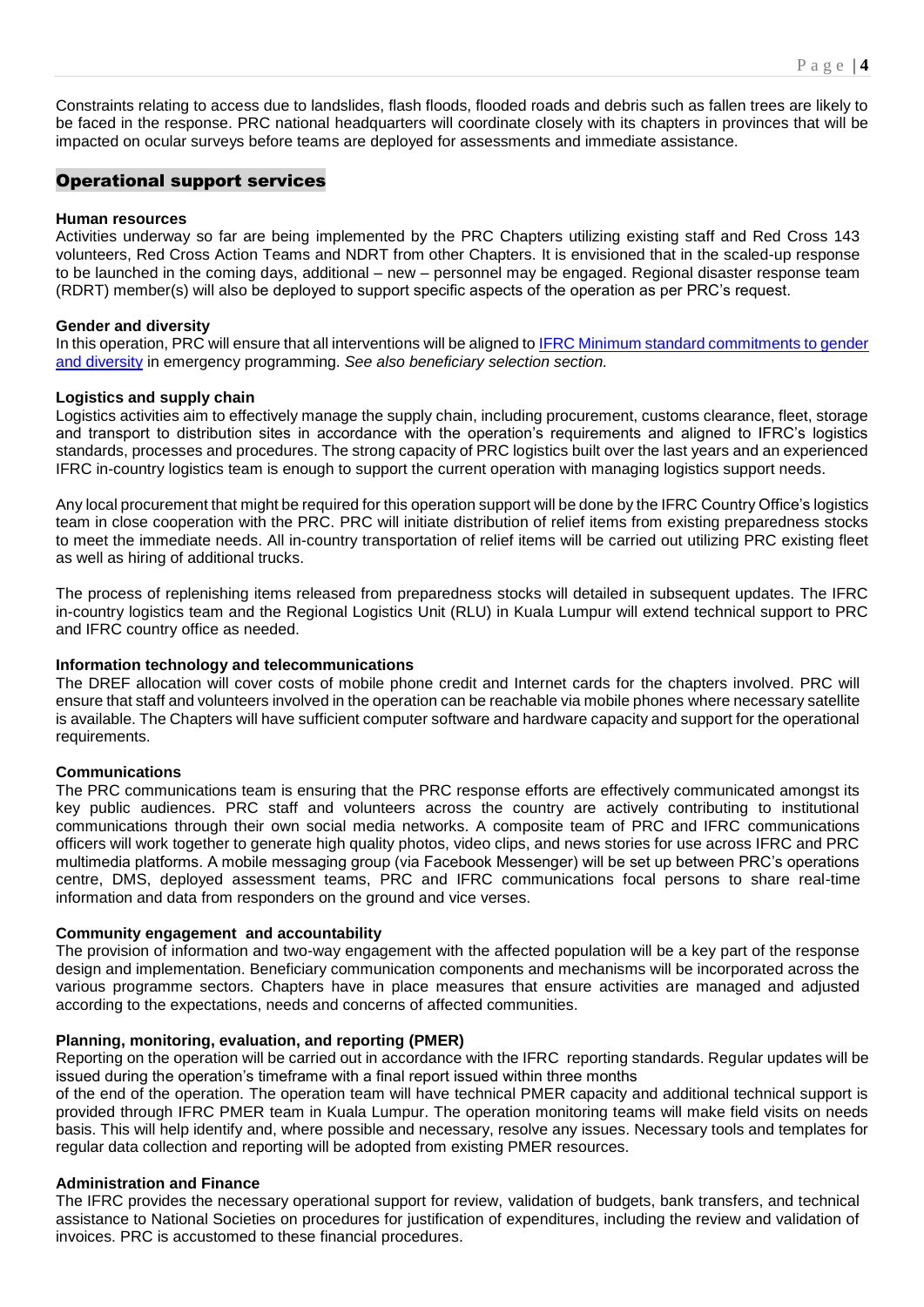# C. Detailed Operational Plan

This operation aims to support PRC in meeting the immediate needs of affected communities by mobilizing staff, volunteers, equipment and relief supplies to affected areas.

# **Quality programming**

**Needs analysis:** This DREF allocation has supported deployment of emergency responders and assessment teams.

| <b>Quality programming</b>                                                                                                                                                                                                                                                                                                                                                                                                                                     |                                                                                                         |                               |       |                          |
|----------------------------------------------------------------------------------------------------------------------------------------------------------------------------------------------------------------------------------------------------------------------------------------------------------------------------------------------------------------------------------------------------------------------------------------------------------------|---------------------------------------------------------------------------------------------------------|-------------------------------|-------|--------------------------|
| Outcome 1. Continuous and<br>detailed<br><b>assessment</b><br>and<br>analysis is used to inform the                                                                                                                                                                                                                                                                                                                                                            | <b>Outputs</b>                                                                                          |                               |       | % of achievement         |
| design and implementation of<br>the operation.                                                                                                                                                                                                                                                                                                                                                                                                                 | <b>Output 1.1.</b> Needs assessments are conducted and<br>response plans updated according to findings. |                               |       |                          |
| <b>Activities</b>                                                                                                                                                                                                                                                                                                                                                                                                                                              |                                                                                                         | Is implementation on<br>time? |       | % progress<br>(estimate) |
|                                                                                                                                                                                                                                                                                                                                                                                                                                                                |                                                                                                         | Yes $(x)$                     | No(x) |                          |
| 1.1.1 Mobilize PRC staff and volunteers for assessments                                                                                                                                                                                                                                                                                                                                                                                                        |                                                                                                         | X.                            |       | On going                 |
| 1.1.2 Undertake assessments to determine specific needs of affected<br>people                                                                                                                                                                                                                                                                                                                                                                                  |                                                                                                         | X                             |       | On going                 |
| 1.1.3 Develop a response plan with activities that will meet identified<br>needs of affected people                                                                                                                                                                                                                                                                                                                                                            |                                                                                                         | X                             |       | On going                 |
| <b>Progress towards outcomes</b>                                                                                                                                                                                                                                                                                                                                                                                                                               |                                                                                                         |                               |       |                          |
| PRC is mobilizing volunteers and staff in its chapters to carry out assessment and respond to the needs on the ground.<br>The chapter teams will be complemented by NDRT members and some technical staff from the NHQ.                                                                                                                                                                                                                                        |                                                                                                         |                               |       |                          |
| Outcome 1. Continuous and<br>detailed<br>assessment<br>and<br><b>Outputs</b>                                                                                                                                                                                                                                                                                                                                                                                   |                                                                                                         |                               |       | % of achievement         |
| analysis is used to inform the<br>design and implementation of<br>the operation.                                                                                                                                                                                                                                                                                                                                                                               | Additional assistance is considered where<br>Output 1.2.<br>appropriate and incorporated into the plan  |                               |       |                          |
| <b>Activities</b>                                                                                                                                                                                                                                                                                                                                                                                                                                              |                                                                                                         | Is implementation on<br>time? |       | % progress<br>(estimate) |
|                                                                                                                                                                                                                                                                                                                                                                                                                                                                |                                                                                                         | Yes $(x)$                     | No(x) |                          |
| 1.2.1 Ensure that any adjustments to initial plans are informed by<br>continuous assessment of needs and through established feedback<br>mechanisms.                                                                                                                                                                                                                                                                                                           |                                                                                                         | X                             |       | On going                 |
| 1.2.2 Conduct post-action surveys to determine the level of<br>satisfaction among beneficiaries.                                                                                                                                                                                                                                                                                                                                                               |                                                                                                         | X                             |       | On going                 |
| 1.2.3 Undertake regular monitoring of the operation                                                                                                                                                                                                                                                                                                                                                                                                            |                                                                                                         | X                             |       | On going                 |
| <b>Progress towards outcomes</b>                                                                                                                                                                                                                                                                                                                                                                                                                               |                                                                                                         |                               |       |                          |
| PRC chapters, supported by RCAT and NDRTs, have identified that the National Society will certainly mount immediate<br>interventions to meet the immediate humanitarian needs of affected communities. The analysis is based on vast<br>previous experience in the affected areas as well as on secondary data reviewed thus far. This includes experience<br>from previous disasters such as Tropical Storm Washi in 2011 and Tropical Typhoon Bopha in 2012. |                                                                                                         |                               |       |                          |

Detailed assessments will be conducted in the coming days, and will serve as the basis for further adjustments to the strategy and budget in the coming weeks. As the situation continues to evolve, the overall impact of the tropical storm will be determined upon completion of assessments.

# Shelter (including household non-food items)

**Needs analysis:** Specific needs will be assessed in the coming days but based on initial data, thousands of houses have been damaged, with household items washed away or damaged by floodwater and landslides. As such, there will be a need to provide essential household items and emergency shelter assistance. Already, as part of preparedness measures, PRC dispatched NFI to Cagayan de Oro from its Cebu warehouse.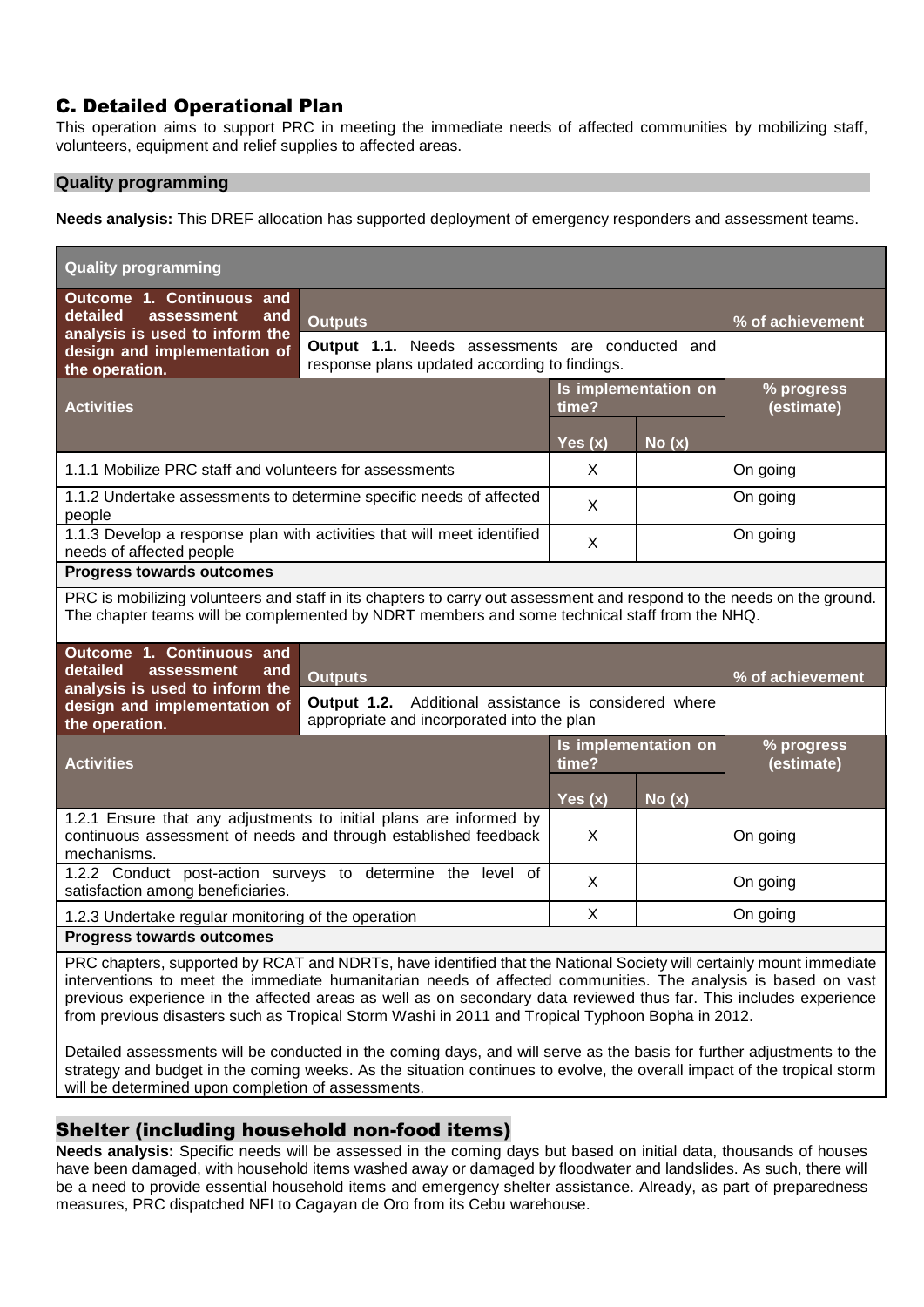**Population to be assisted:** Currently, items to meet the needs of 1,000 households have been dispatched - emergency shelter items (tarpaulins) and non-food relief items (blankets, sleeping mats, mosquito nets, jerry cans and hygiene kits).

| Shelter (including household non-food items)                                                                                                                                                                |                                                                                                                               |           |                      |                          |
|-------------------------------------------------------------------------------------------------------------------------------------------------------------------------------------------------------------|-------------------------------------------------------------------------------------------------------------------------------|-----------|----------------------|--------------------------|
| The immediate<br>Outcome 3.<br>shelter and settlement needs of                                                                                                                                              | <b>Outputs</b><br>population affected<br>by<br>Output 3.1 Essential household items are provided to the<br>target population. |           |                      | % of achievement         |
| the<br>Typhoon Sarika are met.                                                                                                                                                                              |                                                                                                                               |           |                      |                          |
| <b>Activities</b>                                                                                                                                                                                           | Is implementation on<br>time?                                                                                                 |           |                      | % progress<br>(estimate) |
|                                                                                                                                                                                                             |                                                                                                                               | Yes $(x)$ | No(x)                |                          |
| 1.1.1 Identify, register, verify and mobilize beneficiaries<br>distributions.                                                                                                                               | for                                                                                                                           | X         |                      | On going                 |
| 1.1.2 Mobilize and transport non-food items to affected areas.                                                                                                                                              |                                                                                                                               | X         |                      | On going                 |
| 1.1.3 Distribute non-food items to affected households.                                                                                                                                                     |                                                                                                                               | X         |                      |                          |
| Progress towards outcomes                                                                                                                                                                                   |                                                                                                                               |           |                      |                          |
| PRC dispatched a standard set of non-food items – sufficient to meet the needs of 1,000 families – from its Cebu regional<br>warehouse. Distributions will be initiated as soon as safety conditions permit |                                                                                                                               |           |                      |                          |
|                                                                                                                                                                                                             |                                                                                                                               |           |                      |                          |
| The immediate<br>Outcome 3.<br>shelter and settlement needs of                                                                                                                                              | <b>Outputs</b>                                                                                                                |           |                      | % of achievement         |
| population affected<br>the<br>by<br>Typhoon Sarika are met.                                                                                                                                                 | <b>Output 3.2.</b> Emergency shelter assistance is provided to<br>the target population.                                      |           |                      |                          |
| <b>Activities</b>                                                                                                                                                                                           |                                                                                                                               | time?     | Is implementation on | % progress<br>(estimate) |
|                                                                                                                                                                                                             |                                                                                                                               | Yes $(x)$ | $N$ o $(x)$          |                          |
| distributions.                                                                                                                                                                                              | 3.2.1 Identify, register, verify and mobilize target households for                                                           | X         |                      | On going                 |
| 3.2.2 Mobilize and transport tarpaulins to the affected area.                                                                                                                                               |                                                                                                                               | X         |                      | On going                 |
| 3.2.3 Distribute tarpaulins to affected households.                                                                                                                                                         |                                                                                                                               | X         |                      |                          |
| distribute them to the families                                                                                                                                                                             | 3.2.4 Reproduce IEC materials on the best use of tarpaulins and                                                               | X         |                      |                          |
| <b>Progress towards outcomes</b>                                                                                                                                                                            |                                                                                                                               |           |                      |                          |

# **Market assessments and multipurpose cash**

In addition to undertaking distributions of non-food and emergency shelter items, PRC teams will prioritize rapid assessment of markets. Where deemed appropriate, such as in urban areas, the National Society will consider provision of multipurpose cash grants for affected households to prioritize their own unique needs.